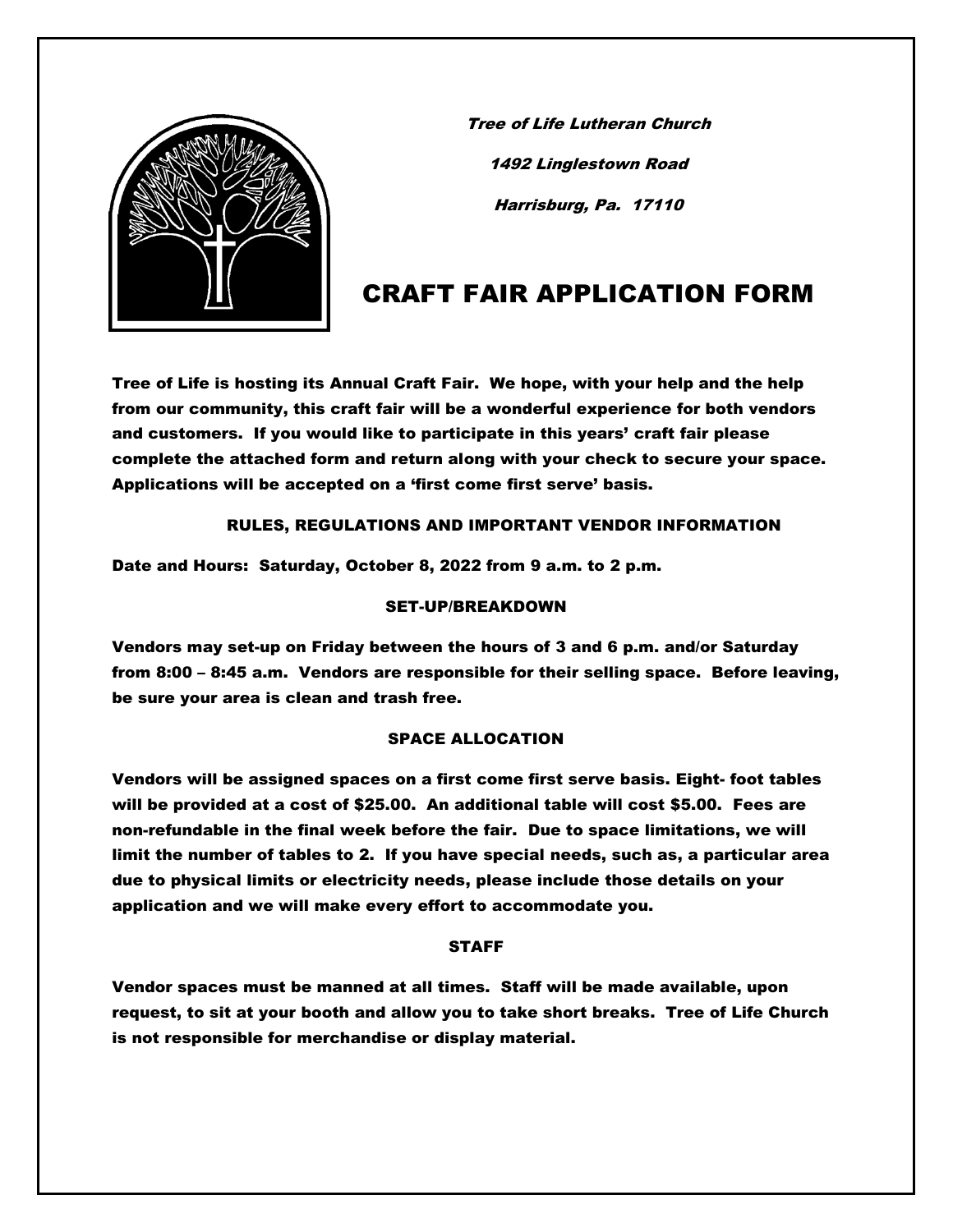#### MERCHANDISE

To maintain the quality of the items offered at the show; we reserve the right to refuse flea market merchandise, franchise or commercially made items. We also attempt to limit the number of crafters with similar merchandise.

If you still have questions you may contact Carol Webb 717-609-2696 or [weezie.webb66@gmail.com](mailto:weezie.webb66@gmail.com) or Dolly Roberts 717-645-1596 or shanjarmas@verizon.net

TREE OF LIFE CHURCH CRAFT FAIR APPLICATION